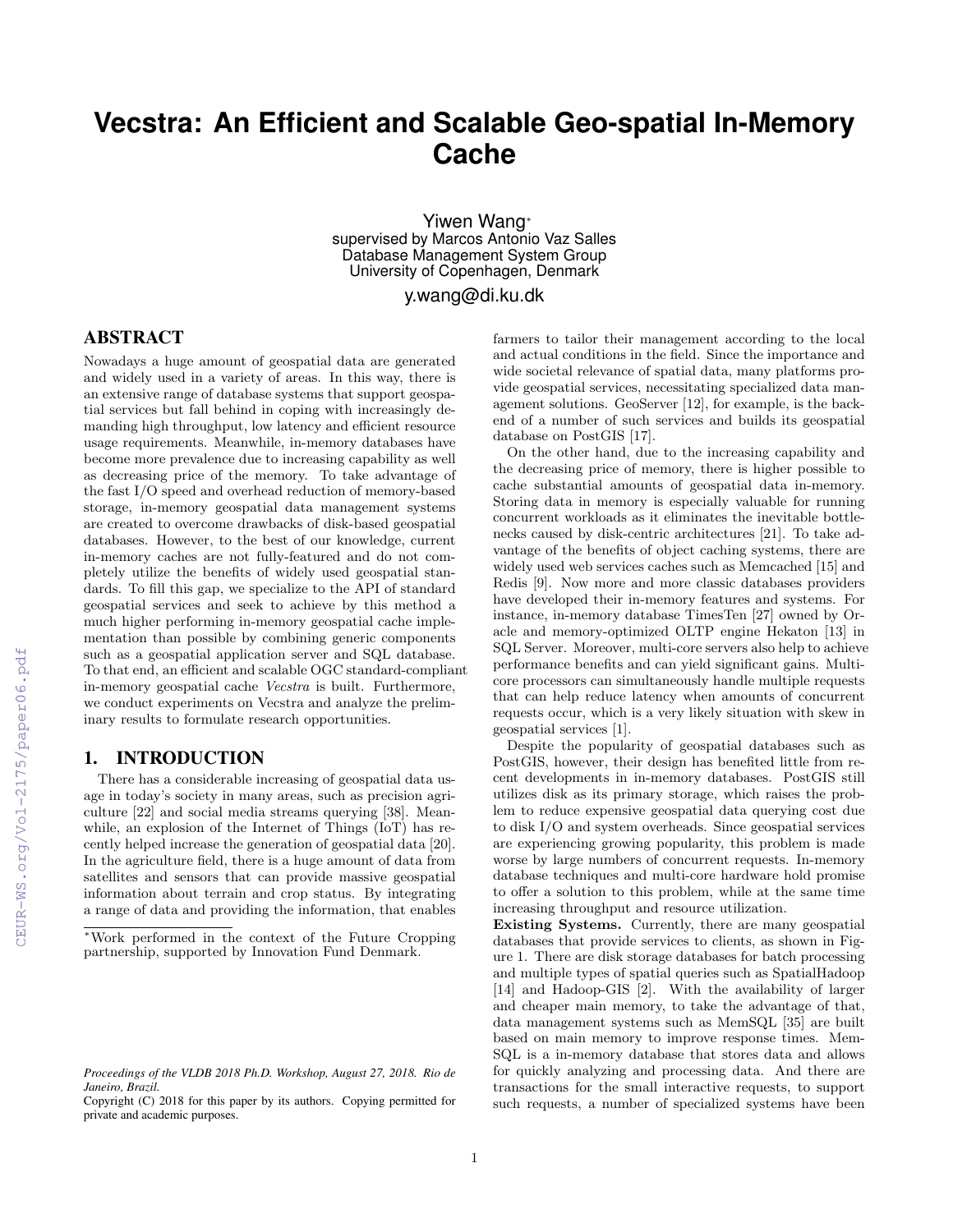



developed. For example, GeoServer that based on PostGIS we discussed above, and GeoMesa [19], a spatio-temporal distributed database, also for GeoWave [3] and H2GIS [6]. There are also disk-based caches such as GeoWebCache [28] integrated with GeoServer that can store different types of map. MapCache [7] is also a disk cache that similar with GeoWebCache. As we can see, even though many such geospatial systems exist, only a few are based on main memory. To the best of our knowledge, two systems stand out in this category. One is HyperSpace [32], a geospatial main-memory database system that can fastly process geospatial queries. The other one is SpaceBase [40], a system that allows handling concurrent geospatial queries with low latency based on R-Tree indexing. But those two described in-memory caches fail to support widespread geospatial data such as raster data. Also, these caches also have limited support spatial data structures, which can substantially affect processing efficiency in main memory. Meanwhile, latency and efficiency in resource usage of modern multi-core machines are not discussed in these caches. For the temporally skewed geospatial query, keep scalability of systems when large numbers of users and request volumes happen which is a highly possible scenario should be taken into consideration as well. Contribution. To fill the gap as described above, inspired by the criticism of "One size fits all" in [39], we specialize the design of our cache to the particular geospatial standards. We build OGC standards [8] compliant in-memory cache Vecstra that support spatial data structures to achieve high performance in geospatial services. There are many standards developed by OGC. Web Feature Service (WFS) [42] and Web Coverage Service (WCS) [41] are two of the most widely used standards. WFS is used to serve geographic feature information that mostly used in web-based client applications for GIS data editing. WCS is used to provide information on coverages. Known WFS/WCS implementations include open-source systems such as rasdaman [4], MapServer [26] and GeoServer. Commercial implementations include Envitia<sup>1</sup>, Pyxis WorldView Studio<sup>2</sup>, ESRI ArcGIS, among others. Most current disk-based geospatial systems implement these two standards; however, in-memory storage systems such as HyperSpace and SpaceBase fail to implement complete services. Given the popularity of these OGC standards, it would be ideal if a cache can provide support to them and that can help the cache directly integrated into existing disk-based geospatial systems. One approach to build the cache could be to build or extend existing SQL based systems such as HyPer or SpaceBase that provides features for SQL require for data. However, since providing a specialized interface, we have opportunities to provide a much better implementation. Targeted advantages of Vecstra are:

- 1. Use of tuned in-memory data structures for geospatial data, leading to lower latency;
- 2. Thread management that is optimized for the interface of a geospatial cache supporting operations over geospatial layers, leading to lower overhead and better scalability;
- 3. Open-source system that is standards-compliant, offering integrated WFS and WCS interfaces. And in the future, it is possible to extend Vectra with standard WPS as well.

The remainder of this paper is organized as follows. In Section 2 we illustrate our solution to build Vecstra and present preliminary experiment results. In Section 3, based on these results, we discuss research challenges and conclude in Section 4.

## 2. SOLUTION

To explore a solution to the problems in Section 1, we build a scalable, fully functional in-memory geospatial cache called Vecstra that can provide high efficient services and low latency response to geospatial data requests, operating on a multi-core computer for the interest of high performance. This section focus on how we build Vecstra, including API design, architecture, and experiments.

### 2.1 API design

Vesctra is an in-memory storage cache that provides services to clients to obtain geospatial data for calculations and analysis goals. Vecstra implements the standard WFS and WCS interfaces, which we analyzed to collect the functions that Vecstra should support. Abiding by these APIs is advantageous as this allow us to specialize the whole system to particular operations as opposed to providing a generic implementation.

Every API method in Vecstra is invoked by user requests to an instance v of Vecstra and the design of them are as follows. The  $v.wfs/wcs::Add(l)$  and  $v.wfs/wcs::Remove(l)$ add and remove vector or raster layers in  $v$ , respectively. The method v.wfs/wcs::GetCapabilities provides basic information of all vector or raster layers and services in  $v$ , while  $v.wfs::GetFeature(l, bbox)$  and  $v.wcs::GetCoverage(l, bbox)$ bbox), respectively, provide full information in the intersection area of vector or raster layers l and bounding box bbox in v. Finally,  $v.wfs::DescribeFeatureType(l)$ and v.wcs::DescribeCoverage(l) obtain description and geoinformation of vector or raster layers in v.

The API opens up opportunities for specialization of the implementation. For example, updates are always at layer granularities, but queries typically read small parts of a few layers that are intersecting with a window in space. We observe that services often rely on PostGIS, which allows them to satisfy linearizability, so to keep consistent semantics we end up with the requirement to maintain linearizability for concurrent operations in Vecstra. As we will see in the next section, we can exploit these characteristics in the design of Vecstra to support the API above more efficiently than alternative generic designs based on an SQL geospatial database.

<sup>1</sup>https://www.envitia.com/

<sup>2</sup>https://www.pyxisglobe.com/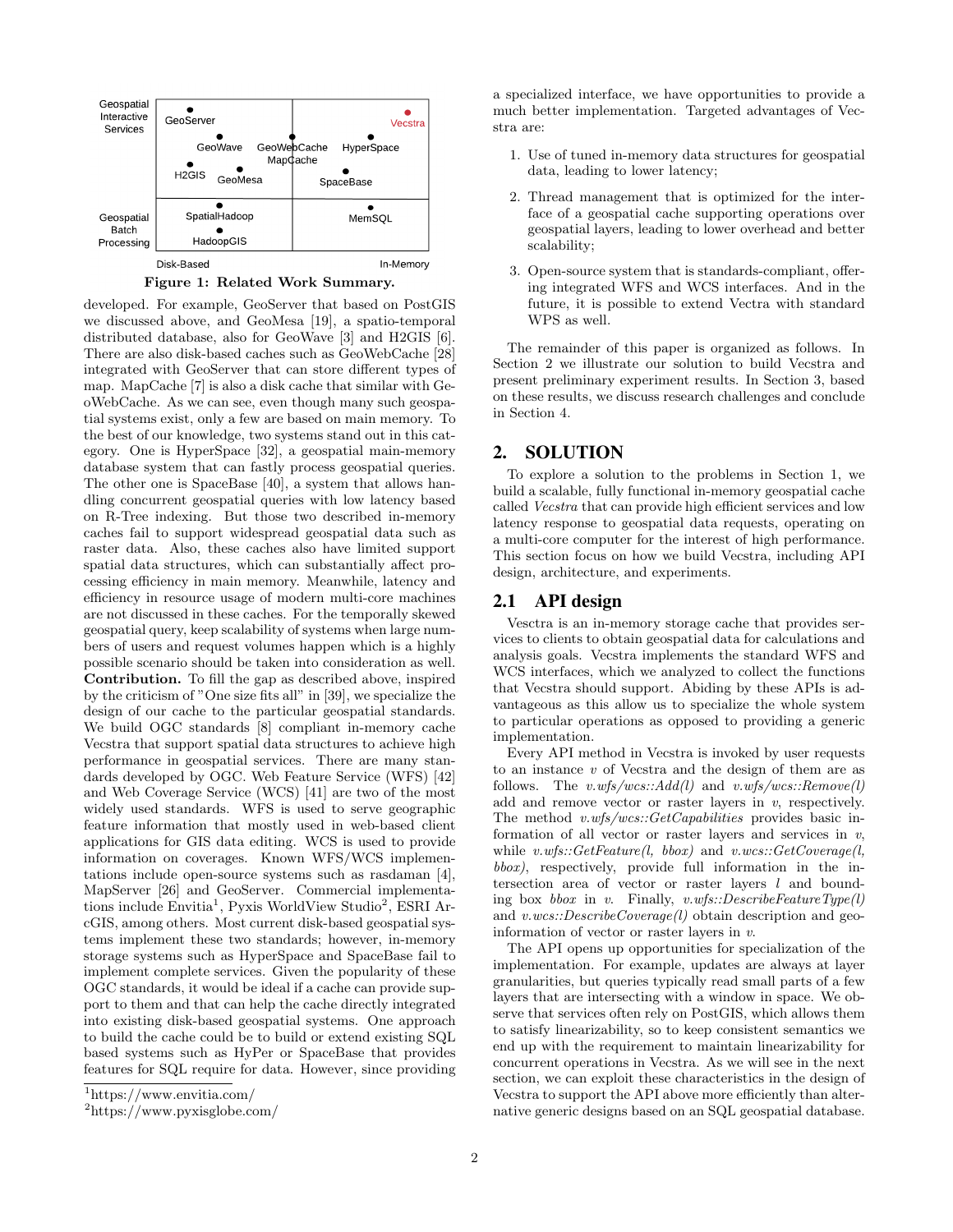

Figure 2: Architecture of Vecstra.

### 2.2 Architecture

Figure 2 illustrates the architecture of Vecstra. Vecstra contains both vector and raster data which are two primary types of spatial data in GIS that most commonly used in geospatial services [10]. Based on the results in [37], we choose R-Tree indices for the spatial intersection of vector data and currently we use multi-dimensional array indices for raster data. Essentially, query windows are for a number of layers and initially update operations are coarse-grained at layer granularities. Because the query operations usually do not read all layers and also in order to support the layerlevel update operations, the design of indices is partitioned by layers, i.e., every index corresponds to one layer.

To exploit multi-core benefits, multi-threading is used to gain performance. Concurrent request threads are assigned to different cores. The multiple threads running in Vecstra are executing both queries and updates. Index structures such as the high-concurrency locking R-Tree proposed by [25] can be exploited to utilize concurrent threads. However, as shown in Section 2.1, modification requests in Vecstra are coarse-grained at layer granularities, so fine-grained concurrency in indices has been unnecessary so far. We can explore other possibilities where several particular layers are combined into one single index as future work. Currently, we utilize a concurrent hash map [33] to store the indices of layers, which supports full concurrency of query operations and high expected concurrency for update operations. In addition, to minimize synchronization costs, a thread performs indexing on a given layer without synchronization, and then uses the concurrent hash map to synchronously store the built index in a single operation. Based on the OGC standards and to integrate with the current systems such as GeoServer, there is an HTTP communication interface that is provided to users. Users provide GET requests to obtain WCS and WFS services from Vecstra.

#### 2.3 Preliminary Results

Prototype and Workload. Vecstra prototype implement architecture of Figure 2 based on C++11 and is compiled by gcc 5.4.0. Realistic data are used for experiments. Raster data we used are Field polygons, Soil, Rain distribution layers and a topographic layer of Denmark, DTK/Kort25, for raster data. Used workload designed based on precision farming scenario [21]. Queries are generated for fields and update requests are for layers. Currently, all queries and requests are uniform random generated but in the future, we can design a skew request mechanism based on the real request log. We conduct our experiments on an AWS EC2 r4.4xlarge instance of Ubuntu server 16.04 LTS.

Results. At presesent, we use single read-write lock to achieve automicity of Vecstra which is expected to be not scalable. Therefore, we do our experiment only focus on queries. We analysis the time in server side to show which parts the latency located that can be improved in future work. Now for vector data, most part of latency is located in geometry intersection (around 50%-64%) and for raster data, the highest portion of latency is located in data extraction (around 89%-95%).

## 3. RESEARCH CHALLENGES

The work presented so far was done in the first 9 months as a Ph.D. candidate. Based on the preliminary results from the evaluation of Vecstra, we describe the future research directions to overcome shortcomings described in Section 3. Optimization for Geospatial Window Queries. A geospatial range query is a very common database operation that retrieves geospatial information located between an upper and lower boundary[30]. The refine step in geometric intersection time is the biggest part of WFS range query latency and data extraction use the majority of WCS range query processing time, that can be seen from the server side evaluation results. Spatial indexing is used to support spatial selection [16]. Now, the minimum bounding rectangle is used as the geometric key of our vector data and the most time of vector range query is located in intersection calculation, [18] implemented non-leaf and leaf MBR optimizations techniques in Oracle Spatial. A new optimization approach adds on top of this technique to reduce the intersection time is one of our goals.

Now our raster data is continuously and linearly stored in an array from left to right and from top to bottom. We calculate the intersected cells by decomposing the range query to a set of range sections, then extracting data block-byblock. Now we can see the latency of processing of raster data extract is relatively high. In order to make this process faster, a better data partitioning method should be used[31]. Now Q-Tree and R-Tree are two most common indexes in commercial database systems [5]. Due to most geo range queries are rectangle shape, we consider exploring a better range indexing for raster data. [29] use space-filling curves to index the data, but this proposed curve-design method is heuristic. Therefore, an efficient curve-exploration approach and valuating the best combination of curves in an in-memory cache are challenges that we will pursue as an avenue for future work.

Efficient Updates in Multi-Core Cache. Concurrency control should be used to manage requests to ensure the semantics of Vecstra. However, the current scalability of our shared everything implementation is still limited by potential synchronization bottlenecks in the presence of update skew towards certain layers of geospatial data [23]. A composable thread management approach [24] will be explored in future work. Also, in the future, we can utilize lock-free mechanisms to tackle this problem. Unlike work in conventional updates to spatial data structures [36], this mechanism will exploit the concurrent updates of Vecstra and recent work on [11] for the maximal performance.

Design of Integration Language for Geospatial Web services. Now Vecstra provides WCS and WFS to users; however, queries are only for raster or vector data, which is the same with the current geospatial service databases.